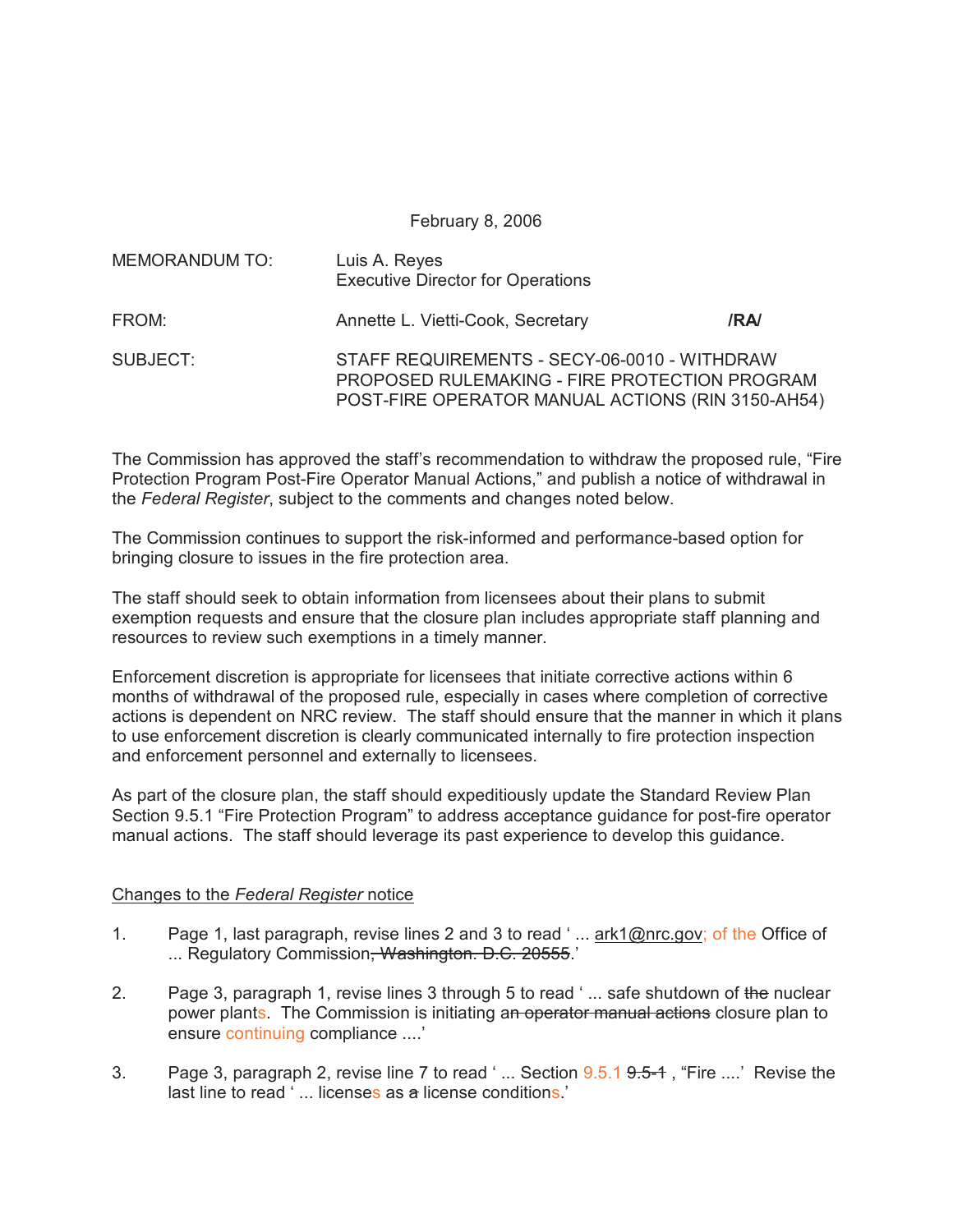- 4. Page 4,  $1^{st}$  full paragraph, revise lines 2 and 3 to read '... manual actions in lieu of the specific methods provided in subparagraphs (a), (b), and/or (c) to ensure that one of the with respect to redundant safe shutdown trains systems in the same fire area is free of fire damage. Therefore, ....' Revise line 4 to read '... instead of the specific methods in subparagraphs (a), (b), and/or (c) fire barriers or separation without ....' Delete the last sentence (Licensees who are ... the rule.)
- 5. Page 4, after the  $1<sup>st</sup>$  full paragraph, insert new paragraphs which read:

"The staff became aware that some licensees were using operator manual actions in lieu of the requirements in Paragraph III.G.2 in Appendix R to 10 CFR Part 50 and initiated this rulemaking as a means to bring plants into compliance.

10 CFR 50.12, "Specific Exemptions," provides the basis for the NRC to consider exemptions from requirements 10 CFR Part 50, including the requirements in 10 CFR Part 50, Appendix R."

- 6. Page 5, delete the 2 lines at the top of the page and the  $1<sup>st</sup>$  full paragraph (The staff had become ... an exemption.)
- 7. Page 5,  $2^{nd}$  full paragraph, revise line 1 to read '... allow a licensees to ....' Revise line 2 to read '... 10 CFR 50.48(c). This approach would allow licensees to use the using National Fire ....' Revise line 4 to read '... Edition," in lieu instead of seeking ....'
- 8. Page 6, revise lines 3 and 4 from the top to read '... requirements , were included with the criteria for feasible and reliable operator manual actions were included to ....'
- 9. Page 7, paragraph 1, revise line 2 to read '... the current regulations on fire protection of nuclear power plant safe shutdown capability regulation. The ....'
- 10. Page 7, revise paragraph 2 to read '... NRC's evaluation of the stakeholder response to the above comments is provided in the document titled and other comments is available to the public in "Response to Public Comments on the Proposed Operator Manual Actions Rule." This document is available electronically in ADAMS under (ADAMS Accession No. ML053350235). ADAMS may be accessed via the NRC's Public Website at http://www.nrc.gov/NRC/ADAMS/index.html.'
- 11. Page 7, paragraph 3, revise line 5 to read '... provided by the industry stakeholders during ....'
- 12. Page 7, paragraph 4, revise lines 2 and 3 to read '... withdrawal of both the proposed rule on post-fire operator manual actions rule and NRC's closure plan following withdrawal of the rule. During this ....'
- 13. Page 8, paragraph 1, revise line 3 to read '... acceptance criteriaon for ....' Revise lines 4 and 5 to read '... outcome would not be consistent with does not meet the primary purpose of the rulemaking primary purpose of which was to enhance effectiveness and efficiency by reducing to reduce or eliminating eliminate exemption ....' Delete the sentence in lines 5 and 6 (Issuing a new ... practice.) Revise the sentence in lines 6 and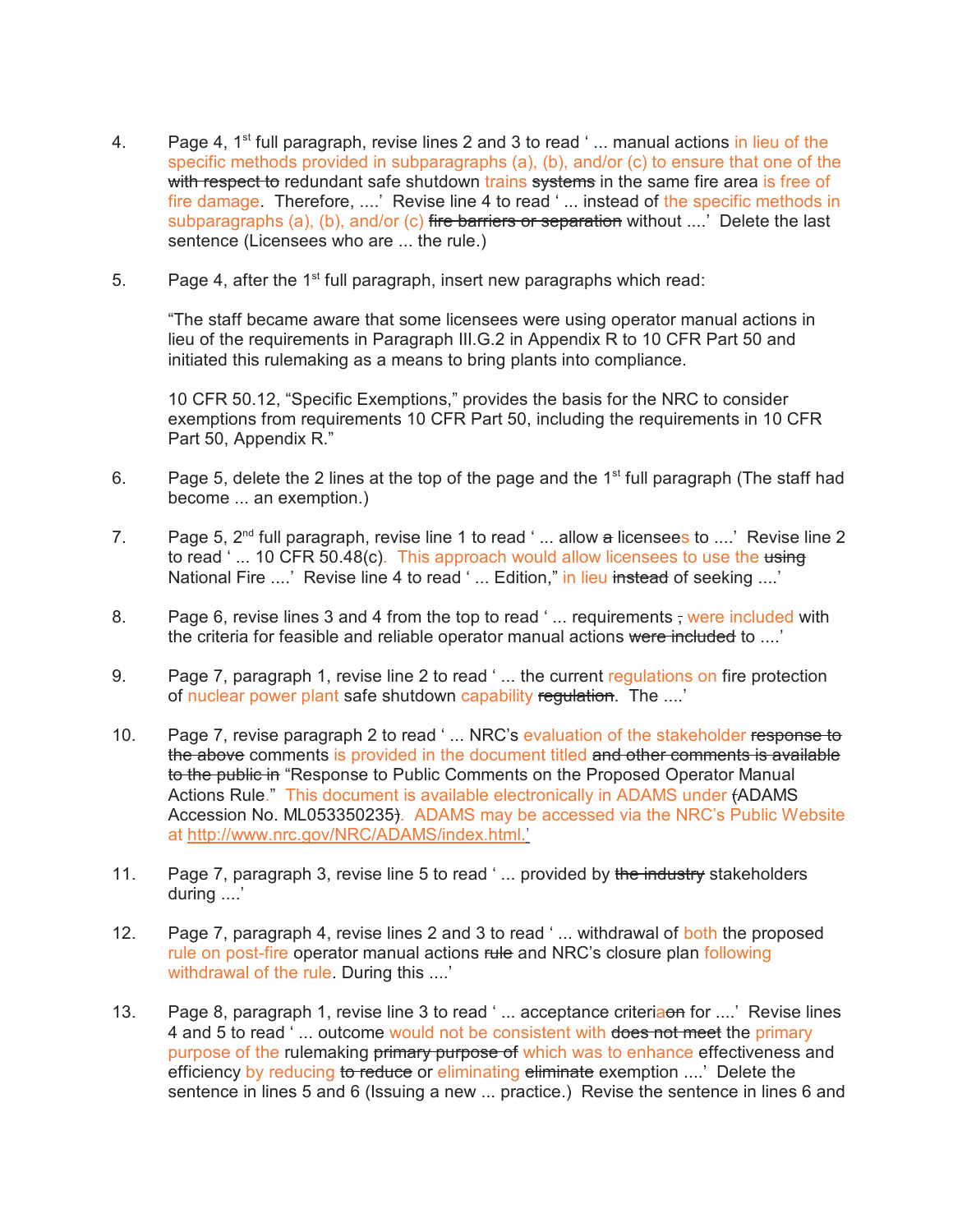7 to read 'Based on the above. Therefore, the NRC ....'

- 14. Page 8, paragraph 2, revise lines 1 and 2 to read '... continue to verify compliance with enforce its regulations through scheduled inspections to ensure compliance. The NRC expects that non-compliances findings identified ....' Revise line 3 to read '... licensees, will to be addressed ....' In line 3, insert a period after "action" and delete the remainder of the paragraph (... to bring the ... regulations.)
- 15. Page 8, last paragraph, revise lines 1 and 2 to read '... rulemaking may would require some licensees to take corrective actions that may be different than those described in the proposed rule other than what a final rule would have allowed. As such ....'
- 16. Page 9, paragraph 1, revise line 1 to read '... reiterate the 10 CFR Part 50, Appendix R Paragraph its III.G.2 ....' Revise lines 7 and 8 to read '... section 8.1.7.1), respond to industry's contention regarding backfit of operator manual actions, and discuss potential exemption requests, compensatory measures, and ....'
- 17. Page 9, paragraph 2, revise line 2 to read ' ... actions and also for DG-1136, ....' Revise line 5 to read '... update Section  $9.5.1$   $9.5-1$ , ....' Revise line 8 to read '... update to the SRP will ....'
- 18. Page 9, paragraph 3, revise line 1 to read '... EGM 98-02 (most recent revision was issued in ....'
- 19. Page 10, revise line 1 from the top to read '... February 2000, ADAMS Accession No. ML003710123) which provides ....' Revise lines 2 through 4 to read '... circuit failures. The most recent revision of EGM 98-02 was issued in February 2000, and can be accessed in ADAMS under ADAMS Accession No. ML003710123. This EGM, which remains in effect, discusses was in response to an apparent widespread misunderstanding of the fire-induced circuit failure requirements on the part of licensees and remains in effect. This EGM also and encompasses the ....' Revise line 9 to read ' ... shutdown. The EGM includes guidance to provide Among the enforcement conditions, discretion will be given for cases ....' Revise line 11 to read '... nonconformance, and that licensees take prompt compensatory actions, and take corrective ....'
- 20. Page 10,  $1^{st}$  full paragraph, revise line 4 to read '... determine if unapproved operator manual ....' Revise line 5 to read '... taken by the licensee plant.'
- 21. Page 10,  $2<sup>nd</sup>$  full paragraph, revise lines 2 through 4 to read '... notice. During this six month period, The continuation of the application of the enforcement quidance in EGM 98-02 and in combination with the criteria in IP 71111.05T for six months are effective to ensure ans maintain the overall plant safety by licensees through the use of will ensure the adequacyte and appropriateness of ....'
- 22. Page 11, 1<sup>st</sup> full paragraph, delete the 1<sup>st</sup> 4 sentences (The NRC issued ... by the NRC.) Move the remainder of the paragraph to the end of the previous paragraph with the following revisions. Revise lines 10 and 11 to read 'The rationale for a six-month continuation of enforcement discretion guidance for six months is intended to provide a reasonable amount of time for those licensees ....' Revise line 13 to read '... corrective